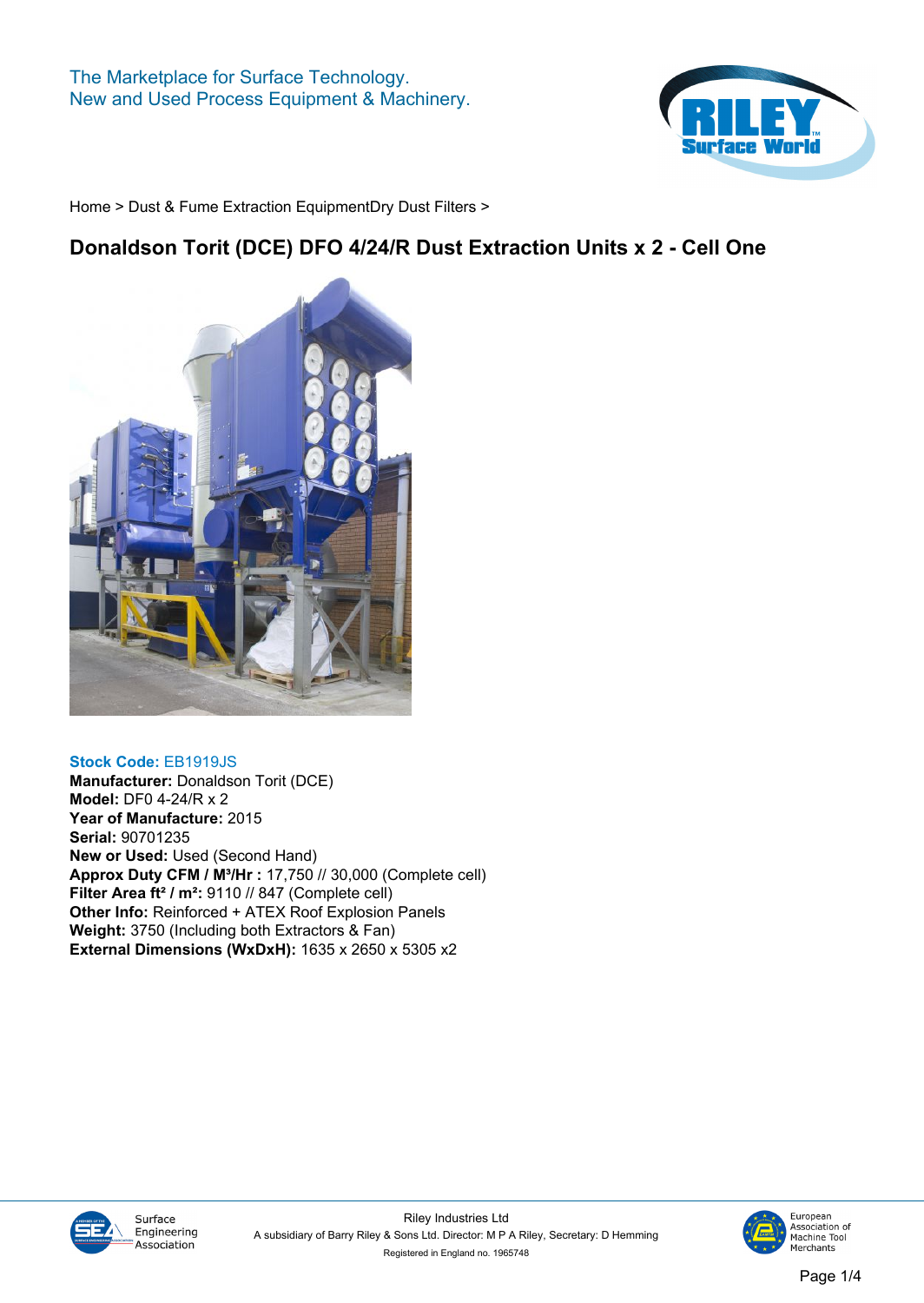

# **Donaldson Torit (DCE) DFO 4/24/R Dust Extraction Units x 2 - Cell One**

**Two off Donaldson Torit DF0 4-24/R Downflow Oval Dust Collectors (48 cartridge) - 2 Identical Units working as a cell with a 45kW Fan**

**The DFO advantage is found in the collector's proprietary design and components. The combination of a new cabinet design that greatly lowers cabinet velocities, proprietary Extra-Life™ cleaning technology, and proven Ultra-Web® fine fibre filters allows more airflow through the collector without increasing the size of the footprint or damaging the filters.**

**A smaller collector helps lower the initial purchase price, reduces filter replacement costs and opens up valuable manufacturing floor space.**

**DFO Features:**

- **Lower initial cost per cubic foot of air per minute**
- **Higher efficiency cleaner air**
- **Lower pressure drop greater energy savings**
- **Fewer filter changeouts**
- **Reduced filter disposal cost**
- **Easy system setup**
- **Less maintenance**

**Application Details (Per complete cell incorporating 2 off DFO 4-24/R units)**

**Dust: Compounds/Plastics Air Volume: 30,000m3/hr System pressure: 325 mm WG Application: Sanding, Linishing, Machining Air Temp: Ambient Operating Temp: up to 20°C**

**Technical Specification (Per DFO 4-24/R unit)**



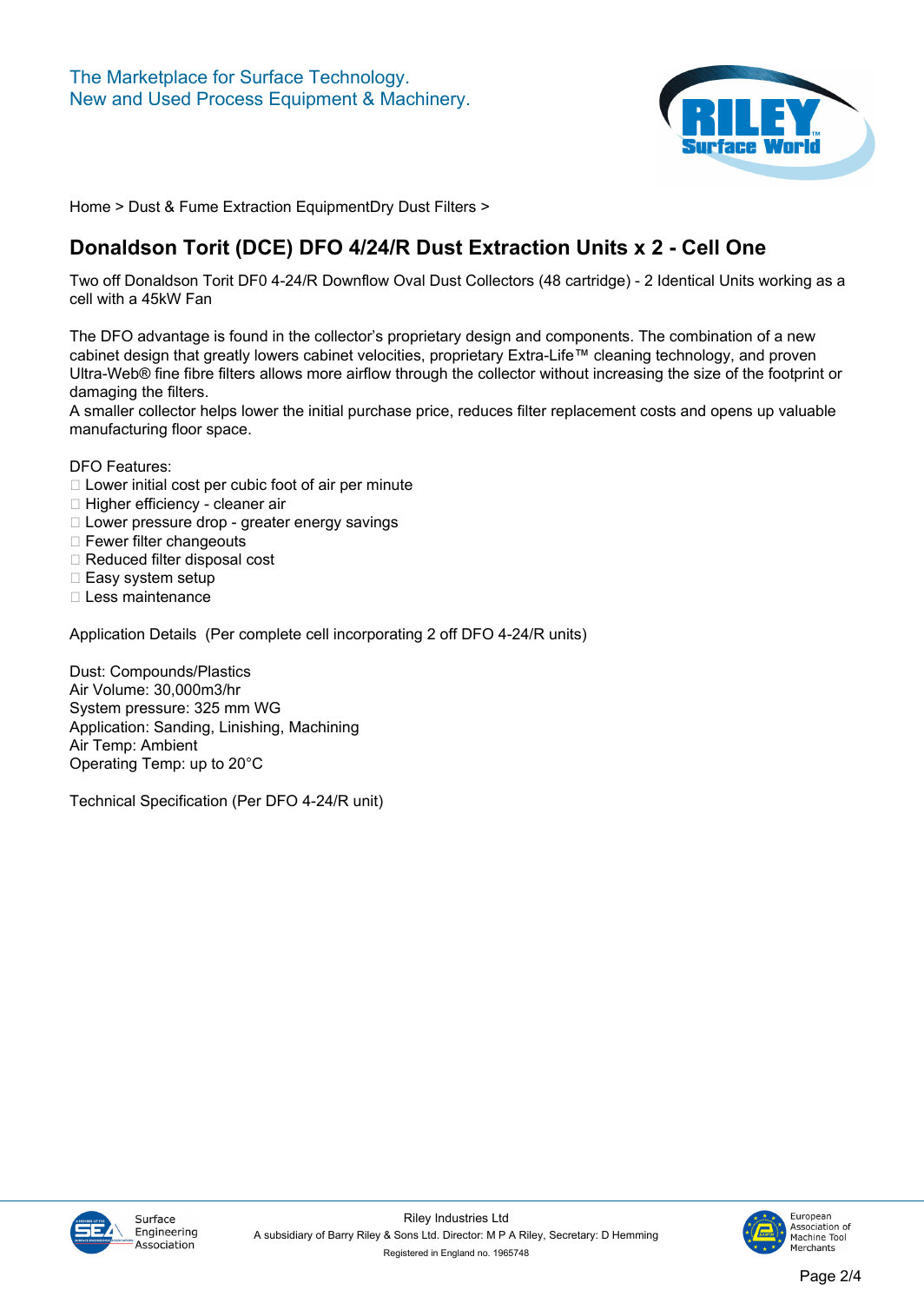

### **Donaldson Torit (DCE) DFO 4/24/R Dust Extraction Units x 2 - Cell One**

**Filter type: Reverse jet filter Filter ref: DFO 4-24 filter unit Number of Filter Elements: 24 Filter size: 1635 x 2099 x 5535mm (w x d x h) Filter area: 423.6m2 (847.2m2 Total) Filter velocity: 0.009m/sec Filter media: Ultra Web® Hopper and Support: Included Dust disposal method: Rotary valve to clients bin(s) Filter Controller: IPC control board to IP65 spec Compressed Air Requirements: 16.2 Nm3/hr FAD at 7 bar for 10 sec pulse intervals Pulse noise level: < 78 dB (A) Power Requirements (IPC Controller): 105-115V AC or 200-240V AC 50/60 Hz or 24 Volt DC Explosion rating: ST1 Explosion panels: : Roof of filter unit Pressure loss through filter : Clean - 25mm ( 1") WG Dirty - 75mm (3") WG Design Temperature: -10°C to + 65°C Dimension Tolerances: +/-5mm on main dimensions +/-2mm on detail dimensions**

**Fan : 45kW Electrics : 415V-3ph-50Hz**

**Easy to use**

**Quick-release handles provide easy cover removal and faster filter access Compact Smaller footprints for applications that require maximum cleaning efficiency in even smaller spaces Powerful DFO collectors provide 25 percent more capacity than same-sized dust collectors Cost effective The proprietary ExtraLife™ Filter Cleaning System averages up to 30 percent increase in pulse cleaning energy for unmatched cleaning ability Innovative Unique oval-shaped Ultra-Web® cartridge filters provide the longest filter life and highest filtration efficiency—which lowers cost**

**High Performance Filters**

**The Downflo Oval filter design is another indication of Donaldson Torit's commitment to technical research and development. The distinguishing factor in our filters is Ultra-Web® filtration technology. Ultra-Web fine fibre media uses a layer of fibres 0.2 to 0.3 microns in diameter to capture contaminants on the surface of the media less than one micron in size. The resulting dust cake is easily cleaned off during the automated collector cleaning cycles providing cleaner air longer.**